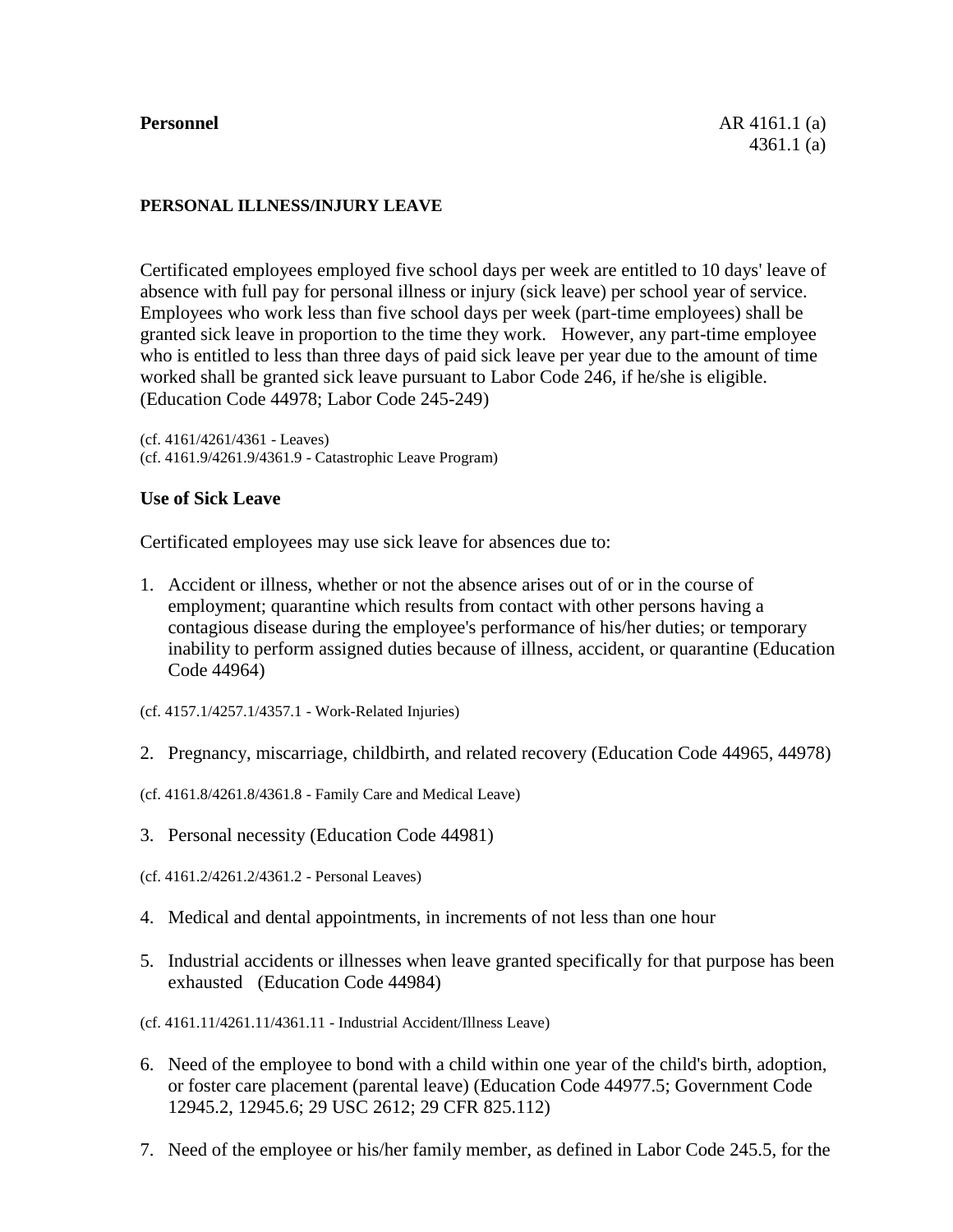diagnosis, care, or treatment of an existing health condition or for preventive care (Labor Code 233, 246.5)

8. Need of the employee to seek or obtain any relief or medical attention specified in Labor Code 230(c) and/or 230.1(a) for the health, safety, or welfare of the employee or his/her child, when the employee has been a victim of domestic violence, sexual assault, or stalking (Labor Code 233, 246.5)

For the purposes specified in items #7-8, an employee may use, in any calendar year, the amount of sick leave he/she would accrue during six months at his/her current rate of entitlement. (Labor Code 233)

An employee may take sick leave at any time during the school year, even if credit for sick leave has not yet been accrued. (Education Code 44978)

An employee shall reimburse the district for any unearned sick leave used as of the date of his/her termination.

Unused days of sick leave shall be accumulated from year to year without limitation. (Education Code 44978)

The district shall not require new employees to waive leave accumulated in a previous district. (Education Code 44979, 44980)

The Superintendent or designee shall notify any certificated employee who leaves the district after at least one school year of employment that if the employee accepts a certificated position in another district, county office of education, or community college district within one year, he/she may request that the district transfer his/her accumulated sick leave to the new employer. (Education Code 44979, 44980)

# **Additional Leave for Disabled Military Veterans**

In addition to any other entitlement for sick leave with pay, a certificated employee who is a former active duty member of the U.S. Armed Forces or a former or current member of the California National Guard or a federal reserve component shall be entitled to sick leave with pay of up to 10 days for the purpose of undergoing medical treatment, including mental health treatment, for a military service-connected disability rated at 30 percent or more by the U.S. Department of Veterans Affairs. An eligible employee who works less than five days per week shall be entitled to such leave in proportion to the time he/she works. (Education Code 44978.2)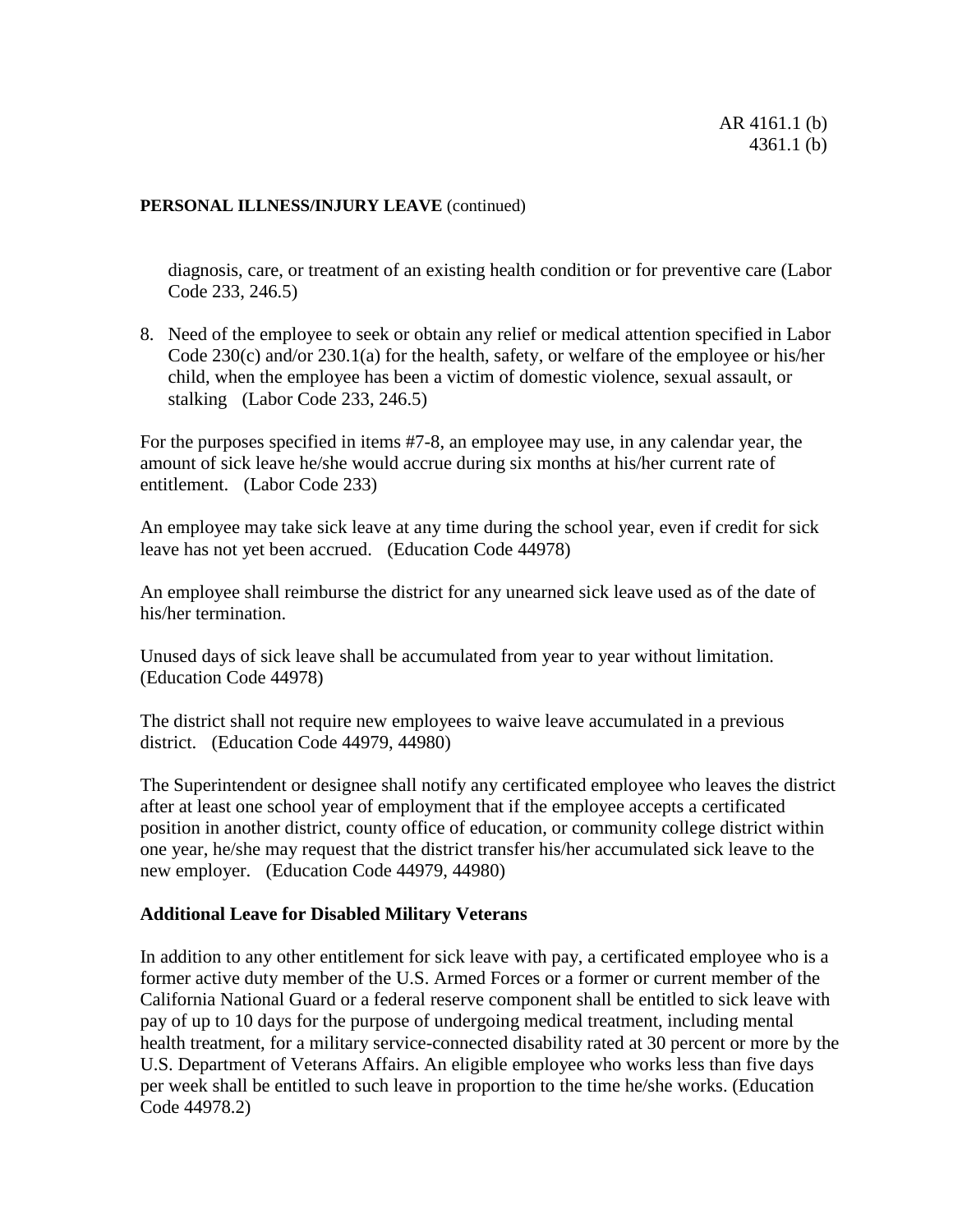The amount of leave shall be credited to the employee either on the date the employee receives confirmation of the submission of his/her disability application to the U.S. Department of Veterans Affairs or on the first day the employee begins or returns to employment after active duty, whichever is later. When the employee receives his/her disability rating decision, he/she shall report that information to the Superintendent or designee. If the disability rating decision makes the employee eligible for the leave, the time used before the decision shall be counted toward the 10-day maximum leave. If the disability rating decision makes the employee ineligible for the leave, the district may change the sick leave time used before the disability rating decision to an alternative leave balance. (Education Code 44978.2)

The Superintendent or designee may require verification, in accordance with the section "Verification Requirements" below, that the employee used the leave to obtain treatment of a military service-connected disability.

Leave for military-service connected disability shall be available for 12 months following the first date that the leave was credited. Leave not used during the 12-month period shall not be carried over and shall be forfeited. (Education Code 44978.2)

# **Notification of Absence**

An employee shall notify the district of his/her need to be absent by 7:00 A.M. of the first day of the absence, or as soon as such need is known, so that substitute services may be secured. This notification shall include an estimate of the expected duration of absence. If the absence becomes longer than estimated, the employee shall so notify the district. If the duration of absence becomes shorter than estimated, the employee shall notify the district not later than the time a substitute would normally leave the school in the afternoon of the day preceding the day on which he/she intends to return to work. If the employee fails to notify the district and the failure results in a substitute being secured, the cost of the substitute shall be deducted from the employee's pay.

(cf. 4121 - Temporary/Substitute Personnel)

# **Continued Absence After Available Sick Leave Is Exhausted/Differential Pay**

After a certificated employee has exhausted all available sick leave, including all accumulated sick leave, and, due to illness or accident, continues to be absent for an additional period of up to five months, he/she shall receive 50 percent of his/her regular salary during the additional period of absence. (Education Code 44983)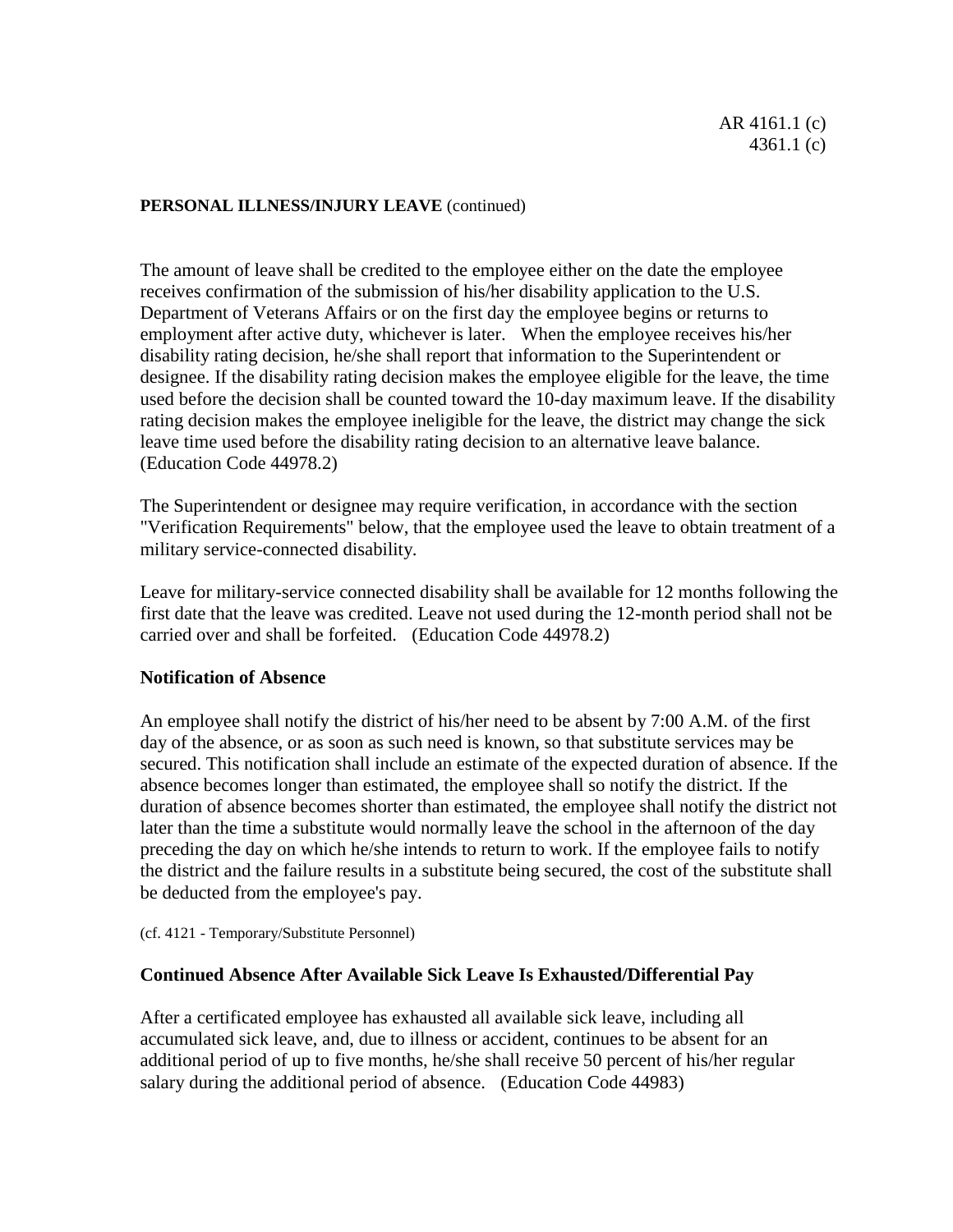## **Absence Beyond Five-Month Period/Reemployment List**

If a certificated employee is not medically able to resume his/her duties after the five-month period provided pursuant to Education Code 44977, the employee shall be placed either in another position or on a reemployment list. Placement on the reemployment list shall be for 24 months for probationary employees or 39 months for permanent employees and shall begin at the expiration of the five-month period. If during this time the employee becomes medically able, he/she shall be returned to employment in a position for which he/she is credentialed and qualified. (Education Code 44978.1)

(cf. 4116 - Probationary/Permanent Status)

## **Parental Leave**

During each school year, a certificated employee may use all available sick leave, including accumulated sick leave, for the purpose of parental leave for a period up to 12 work weeks. The 12-week period shall be reduced by any period of sick leave, including accumulated sick leave, taken during a period of such parental leave. (Education Code 44977.5)

Eligibility for such leave shall not require 1,250 hours of service with the district during the previous 12 months. (Education Code 44977.5)

An employee who has exhausted all available sick leave, including accumulated sick leave, and continues to be absent on account of parental leave shall receive 50 percent of his/her regular pay for the remainder of the 12 work weeks. (Education Code 44977.5)

Parental leave taken pursuant to Education Code 44977.5 shall run concurrently with the parental leave taken pursuant to Government Code 12945.2 or 12945.6, and the aggregate amount of parental leave shall not exceed 12 work weeks in a 12-month period. (Education Code 44977.5; Government Code 12945.2, 12945.6)

# **Verification Requirements**

After any absence due to illness or injury, the employee shall verify the absence by submitting a completed and signed district absence form to his/her immediate supervisor.

The Superintendent or designee may require verification whenever an employee's absence record shows chronic absenteeism or a pattern of absences immediately before or after weekends and/or holidays or whenever available evidence clearly indicates that an absence is not related to illness or injury.

In addition, the Superintendent or designee may require an employee to visit a physician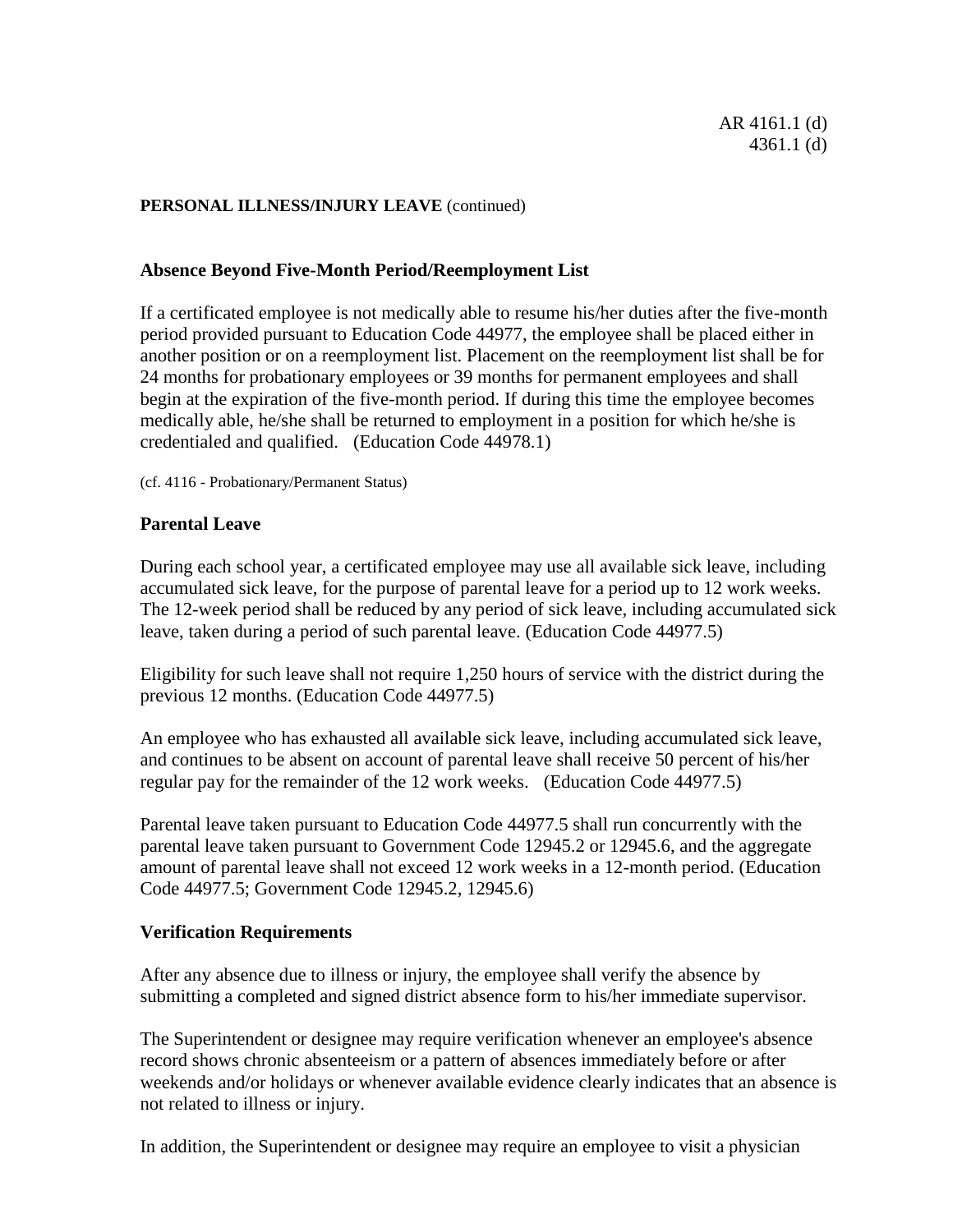selected by the district, at district expense, in order to receive a report on the medical condition of the employee. The report shall include a statement as to the employee's need for further leave of absence and a prognosis as to when the employee will be able to return to work. If the report concludes that the employee's condition does not warrant continued absence, the Superintendent or designee may, after giving notice to the employee, deny further leave.

Any district request for additional verification by an employee's physician or a districtselected physician shall be in writing and shall specify that the report to be submitted to the district should not contain the employee's genetic information.

Any genetic information received by the district on behalf of an employee shall be treated as a confidential medical record, maintained in a file separate from the employee's personnel file, and shall not be disclosed except in accordance with 29 CFR 1635.9.

Before returning to work, an employee who has been absent for surgery, hospitalization, or extended medical treatment may be asked to submit a letter from his/her physician stating that he/she is able to return to duty and stipulating any necessary restrictions or limitations.

(cf. 4032 - Reasonable Accommodation) (cf. 4113.4/4213.4/4313.4 - Temporary Modified/Light-Duty Assignment)

# **Healthy Workplaces, Healthy Families Act Requirements**

No employee shall be denied the right to use accrued sick days, and the district shall not in any manner discriminate or retaliate against an employee for using or attempting to use sick leave, filing a complaint with the Labor Commissioner, or alleging district violation of Labor Code 245-249.

To ensure the district's compliance with Labor Code 245-249, the Superintendent or designee shall:

- 1. At a conspicuous location in each workplace, display a poster on paid sick leave that includes the following information:
- a. That an employee is entitled to accrue, request, and use paid sick days
- b. The amount of sick days provided by Labor Code 245-249
- c. The terms of use of paid sick days
- d. That discrimination or retaliation against an employee for requesting and/or using sick leave is prohibited by law and that an employee has the right to file a complaint with the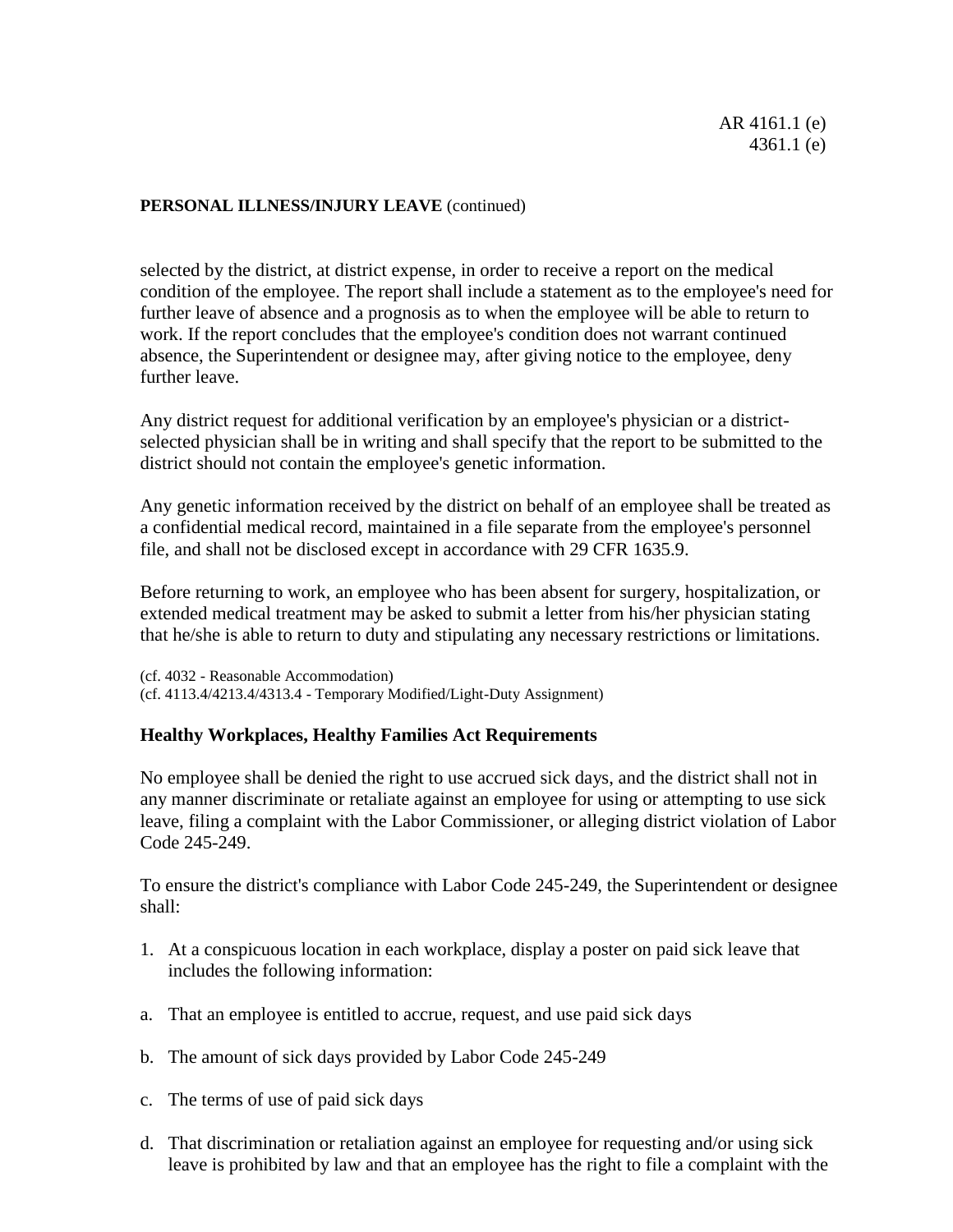Labor Commissioner if the district discriminates or retaliates against him/her

- 2. Provide at least 24 hours or three days of paid sick leave to each eligible employee to use per year and allow eligible employees to use accrued sick leave upon reasonable request
- 3. Provide eligible employees written notice, on their pay stub or other document issued with their pay check, of the amount of paid sick leave they have available

(cf. 4112.9/4212.9/4312.9 - Employee Notifications)

4. Keep a record documenting the hours worked and paid sick days accrued and used by each eligible employee for three years

*Legal Reference: (see next page)*